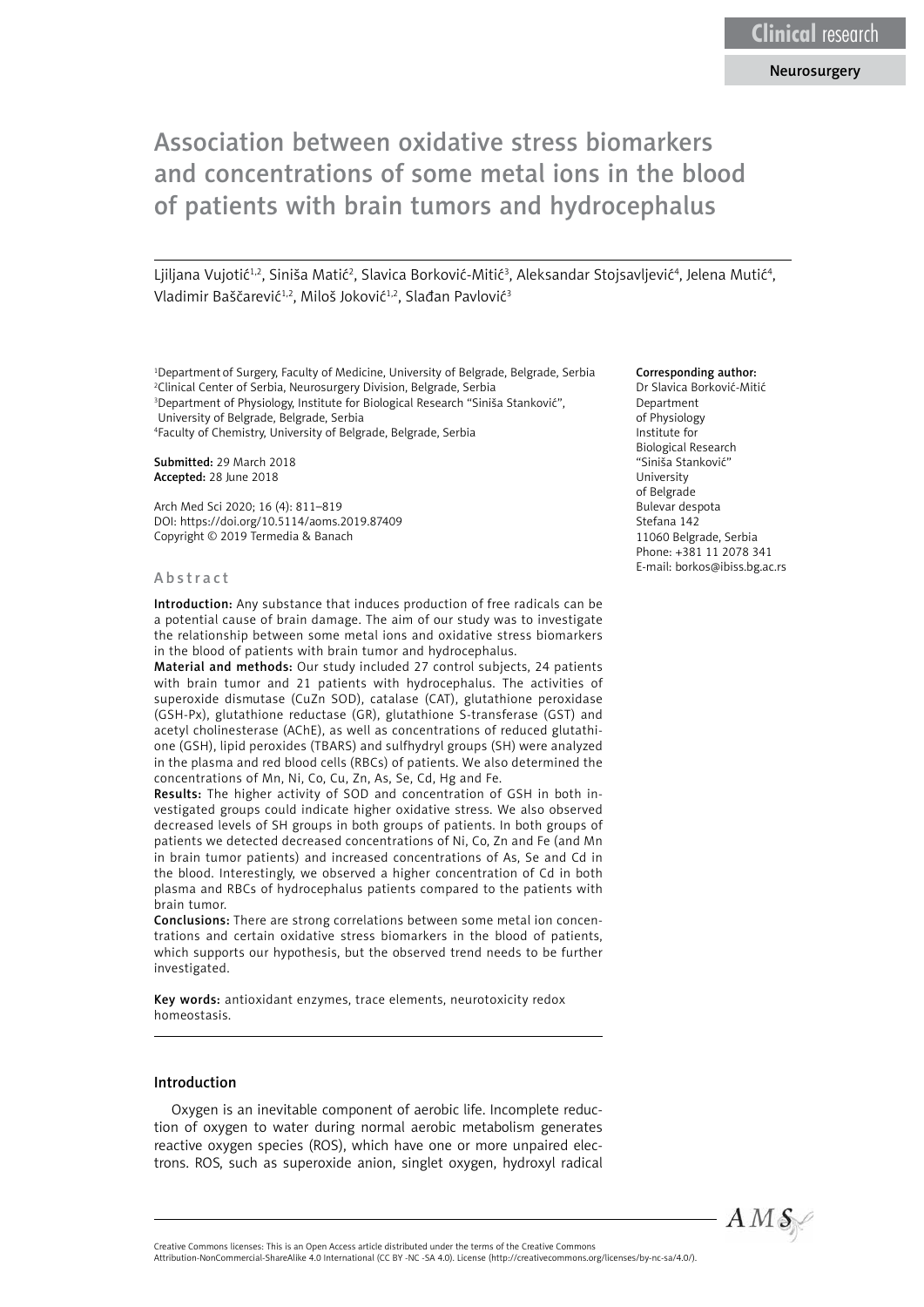and hydrogen peroxide, play an important role in many pathophysiological processes. ROS are also involved in oncogenes, oxidative stress and cellular differentiation [1]. Oxidative stress is defined as an imbalance between the production and removal of ROS. The cellular antioxidant defense protects cells against ROS and includes enzymes, such as superoxide dismutases (SODs), catalase (CAT), glutathione peroxidases (GSH-Px), glutathione reductase (GR) and glutathione S-transferase (GST), as well as non-enzymatic antioxidants, such as glutathione (GSH) [1].

Many studies have reported toxic and carcinogenic effects induced by certain metal ions. It is also known that some essential transition metal ions (zinc, iron, copper, cobalt and manganese) participate in the control of various metabolic and signaling pathways. A complex balance of trace elements is crucial for all areas of maintaining human health, preventing health problems and overcoming them [2]. Trace elements are important for development of the nervous system, myelination of nerve fibers and neuronal excitability [3]. For normal trace element homeostasis in the brain the blood-brain barrier plays an important role [4].

The brain represents 2% of the total body, but utilizes 20% of oxygen consumed by the body, indicating that the brain can be a source of many more free radicals than the other body tissues [5]. Oxidative damage has long been implicated in the process of carcinogenesis, as well as in the degree of malignant transformation of most types of tumors [4]. Hydrocephalus represents an abnormal accumulation of cerebrospinal fluid (CSF) within or around the brain, due to obstruction of CSF flow, inadequate CSF absorption and/or excessive CSF production. Untreated hydrocephalus can lead to ventricular dilatation and increased intracranial pressure, potentially causing an enlarged cranium (in children), brain atrophy, neuronal deficits and eventually death [6]. Abnormal metabolism of metal ions (known to participate in oxidative cascades) is associated with hydrocephalus in farm animals [7].

There are only a few reports on the involvement of ROS in the development of brain tumors and hydrocephalus in correlations with some metal ion concentrations. Thus, the aim of the present study was to investigate the possible relationship between oxidative stress biomarkers and some metal ions in the blood of patients with brain tumors and hydrocephalus. We investigated the activity of the following antioxidant defense enzymes: copper and zinc-containing superoxide-dismutase (CuZn SOD, EC 1.15.1.1), catalase (CAT, EC 1.11.1.6), glutathione peroxidase (GSH-Px, EC 1.11.1.9) and glutathione reductase (GR, EC 1.6.4.2) in red blood cells (RBCs), and activity of glutathione S-transferase (GST, EC 2.5.1.18) in the plasma. We also determined plasma total glutathione content (GSH) and concentration of sulfhydryl groups (SH). As an indicator of lipid modification, we measured plasma lipid peroxide concentration (TBARS) and acetylcholine esterase activity (AChE, EC 3.1.1.7) as biomarkers of neurotoxicity.

## Material and methods

## Subjects

In our study, we used blood samples obtained from clinically healthy persons (control group), patients with various forms of malignant brain tumors and patients suffering from hydrocephalus. All brain damage was confirmed clinically, histologically or using magnetic resonance.

Blood samples of 27 healthy control subjects (mean age:  $47 \pm 3$  years; sex ratio m/f =  $14/13$ ) were used in our experiments. Blood samples were also obtained from 45 patients with intracranial tumors (mean age: 41  $\pm$ 6 years; sex ratio m/f = 15/9) and hydrocephalus (mean age: 43 ±5; sex ratio m/f = 13/8). Several types of malignant tumors were included in our study: 17 glioblastoma multiforme WHO grade IV (GBM), two medulloblastoma WHO grade IV, two atypical teratoid rhabdoid tumor (ATRTs), one meningioma atypicum WHO grade II and two secondary-metastatic tumors (melanoma, carcinoma). All the tumors were classified according to the criteria of the WHO [8].

The exclusion criteria in the study were viral infections, dietary supplements and smoking. The study was conducted in full compliance with principles of the World Medical Association Declaration of Helsinki "Ethical Principles for Medical Research Involving Human Subjects" (Helsinki, 1964, as amended during 1975–2000); and current legislative and government regulations of the Republic of Serbia. The study has been approved by the Ethics Committee of the Clinical Center of Serbia Belgrade. Blood samples were taken from all subjects only after obtaining written informed consent for participation in the study. All data and the personal information collected in this study are subject to medical confidentiality and may only be brought together for processing and evaluation in an anonymous form.

## Blood sampling and biochemical procedures

Each participant donated a 5 ml blood sample. Lithium-heparin was used as an anticoagulant. Immediately after collection, blood samples were centrifuged at 5000 rpm for 15 min in order to separate plasma and RBCs.

Oxidative stress biomarkers were assessed immediately after blood collection in order to avoid any possible modification of the results caused by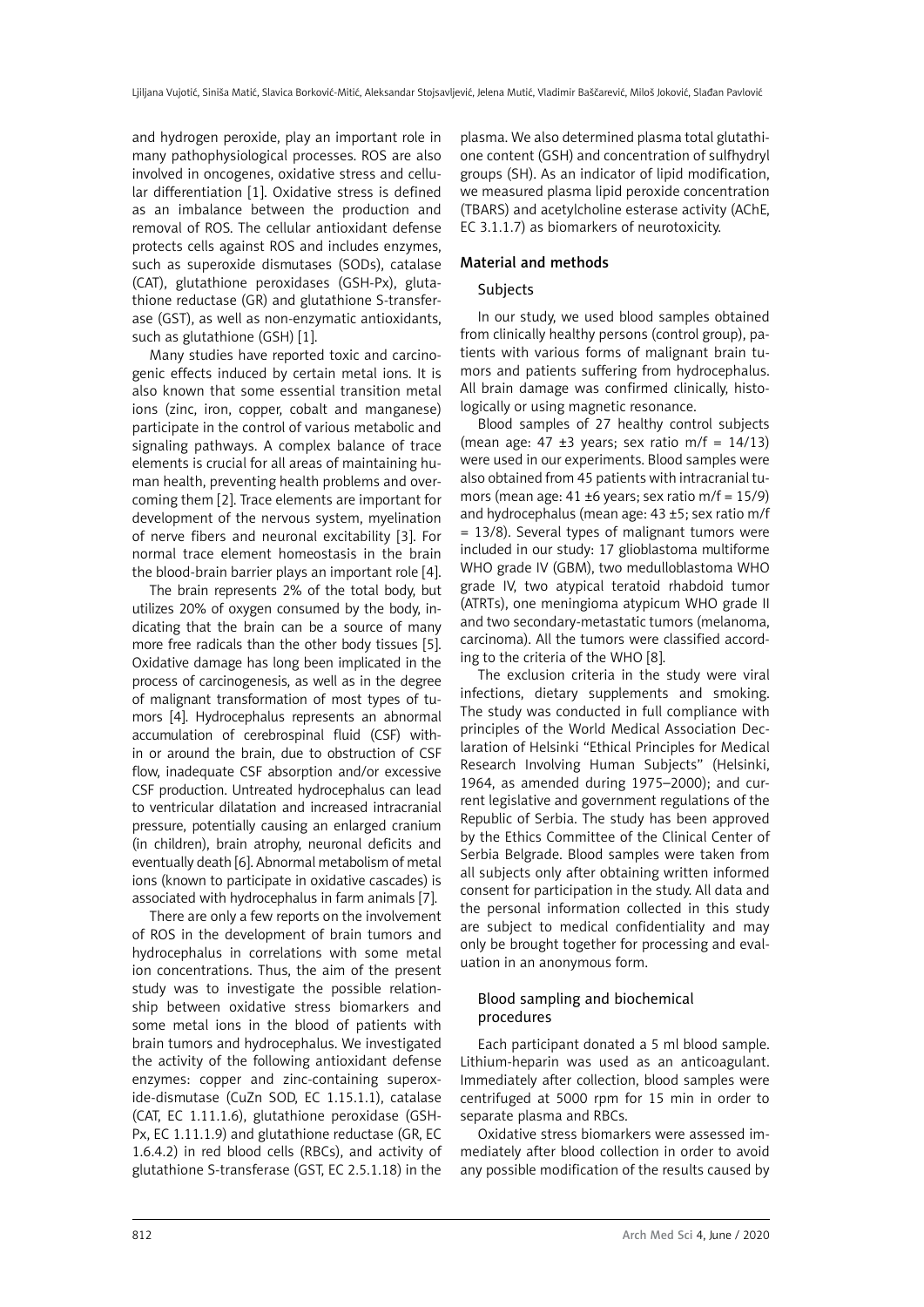storage [9]. Activities of CuZn SOD, CAT, GSH-Px and GR were determined in the RBCs, while activities of GST and AChE, as well as concentrations of total GSH, SH groups and lipid peroxides (TBARS) were determined in the plasma.

GST activity in the plasma towards 1-chloro-2,4-dinitrobenzene (CDNB) as a substrate was measured as described by Habig *et al.* [10] and expressed as nmol GSH/min/ml of plasma. GSH concentration was determined in the plasma according to the method of Griffith [11] and expressed as nmol/l plasma. The concentration of SH groups was determined in the plasma according to the method of Ellman [12] and expressed as μmol/ml of plasma. AChE activity was determined spectrophotometrically at 412 nm in the plasma according to the Ellman *et al.* [13] method. AChE activity was expressed as μmol/min/l plasma. Plasma lipid peroxidation was measured by the thiobarbituric acid reaction according to the method of Ohkawa *et al.* [14] at 532 nm and expressed as nmol TBARS/ml of blood.

Isolated RBCs were washed three times with 2 volumes of isotonic 0.9% NaCl. The hemoglobin (Hb) concentration in RBCs (g Hb/100 ml) was estimated by the cyanmethemoglobin method [15] and used for calculating enzyme activities. CuZn SOD activity was measured in the RBCs from which Hb was previously removed by the method of Tsuchihashi [16]. CuZn SOD activity was measured by the epinephrine method [17] and one unit of SOD activity was defined as the amount of enzyme that caused 50% inhibition of the autoxidation of adrenaline to adrenochrome. CAT activity was determined according to Beutler [18] and expressed as  $\mu$ mol H<sub>2</sub>O<sub>2</sub>/min/g Hb. In accordance with [19], hemolysates containing about 50 g Hb/l were used for the determination of GSH-Px activity [20]. GSH-Px activity was expressed as nmol NADPH/min/g Hb. The activity of GR was estimated by measuring NADPH oxidation at 340 nm [21] and expressed as nmol NADPH/min/g Hb.

The oxidative stress biomarkers were measured simultaneously in triplicate for each sample, using a Shimadzu UV-1800 spectrophotometer with a temperature-controlled cuvette holder. All chemicals were purchased from Sigma-Aldrich (Saint Louis, MO, USA) or Merck (Darmstadt, Germany).

# Metal analysis

The concentrations of nine elements (Mn, Ni, Co, Cu, Zn, As, Se, Cd, and Hg) were determined by inductively coupled plasma-mass spectrometry, ICP-MS (ICAP Q, Thermo Scientific X series 2). The entire system was controlled with the Qtegra Instrument Control Software.

The iron was determined by ICP-optical emission spectroscopy, ICP-OES (model 6500 Duo, Thermo Scientific, UK). The entire system was controlled with the iTEVA software.

# Sample preparation

Plasma and RBCs were transferred into PTFE cuvettes and measured. Four milliliters of 65% nitric acid and 1 ml of 30% hydrogen peroxide were added to each PTFE cuvette and digestion was performed under the following program: warm up for 2 min to 85°C, 4 min to 135°C, 5 min to 230°C and held for 15 min at that temperature. After cooling samples were quantitatively transferred into volumetric flask (10 ml) and diluted with distilled water.

# Statistical analysis

The data were expressed as mean  $\pm$  SE. The degree for statistical significance was defined as *p* < 0.05. Data were checked for normality using the Kolmogorov*-*Smirnov test. Differences in investigated parameters between groups were calculated using one-way ANOVA. Post hoc pair-wise comparisons were performed using the Tukey HSD test. Principal component analysis (PCA) was implemented to statistically determine the differences between investigated groups based on all investigated oxidative stress biomarkers. Data considering metal concentrations were analyzed by the Mann-Whitney *U* test and expressed as mean ± SD. Relationships among the analyzed parameters were investigated using Pearson's correlation coefficients. The statistical package Statistica 10.0 was used for all analyses.

# Results

The activity of CuZn SOD in RBCs (Figure 1) was significantly higher in both brain tumor and hydrocephalus groups compared to the control individuals (*p* < 0.05).

However, the activities of CAT, GSH-Px and GST (Figure 1) were not significantly different in the investigated groups when compared to the controls. On the other hand, GSH concentration (Figure 2) was significantly higher in both the brain tumor and the hydrocephalus groups ( $p < 0.05$ ). Significantly higher AChE activity (Figure 2) was observed in hydrocephalus patients when compared to both the controls and the brain tumor group (*p* < 0.05). Significantly lower concentration of SH groups (Figure 2) was detected in both the brain tumor and the hydrocephalus groups (*p* < 0.05) when compared to the control individuals.

Principal component analysis (PCA) was employed to detect a possible separation of all three examined groups of individuals based on overall investigated oxidative stress biomarkers. The summary results of PCA for all three investigated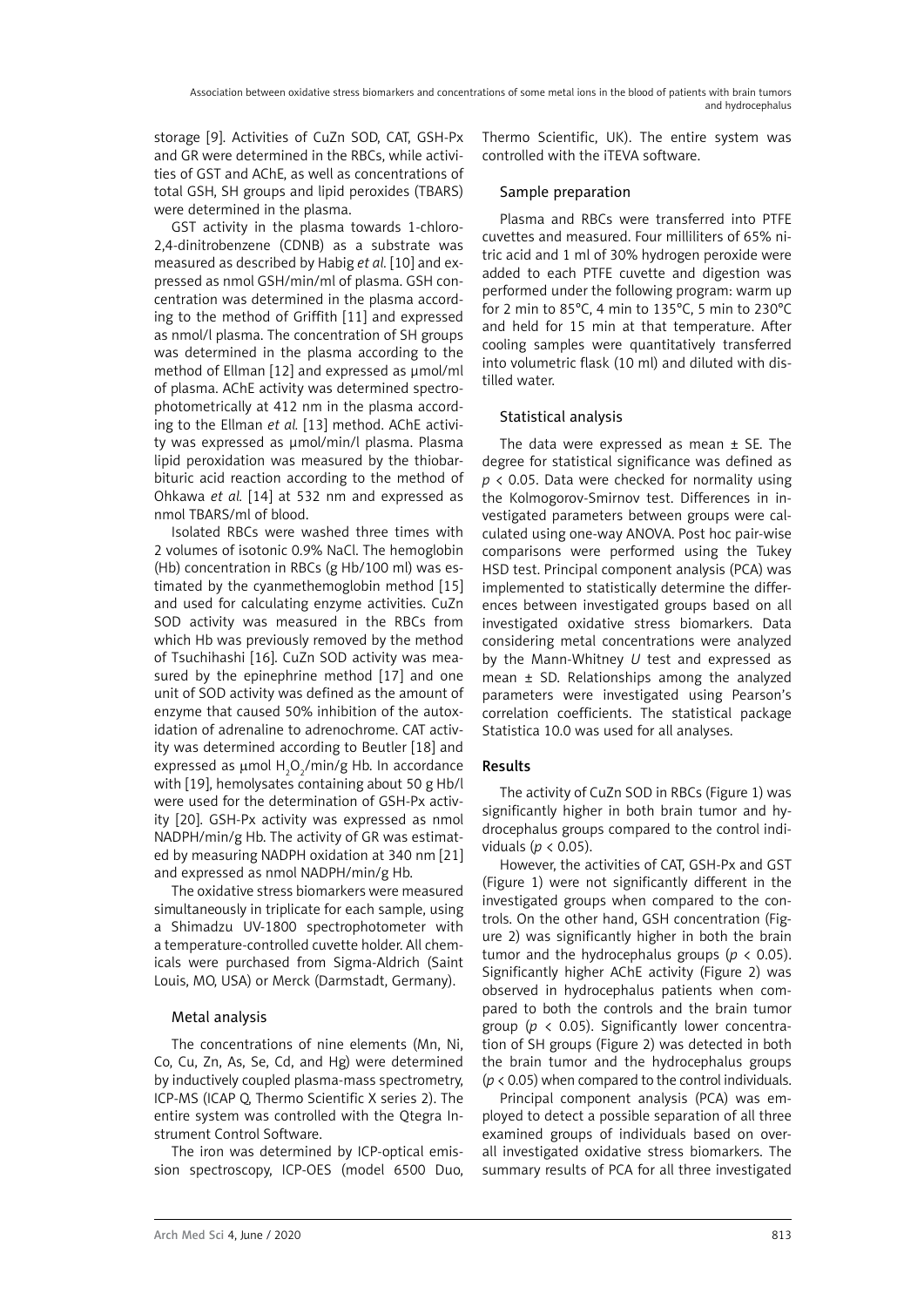

groups of patients are presented in Figure 3 and indicate that factor 1 and factor 2 explain 100% of the total variance. Factor 1 (86%) clearly discriminates healthy (control) and sick (brain tumors and hydrocephalus) individuals. Factor 2 (14%) distinctly discriminates control and hydrocephalus groups from brain tumor patients.

Metal concentrations are presented in Table I. Ten metal ions (Mn, Ni, Co, Cu, Zn, As, Se, Cd, Hg, and Fe) were quantified in each sample of plasma and RBC hemolysates. Statistically significant differences in the concentration of metal ions in the plasma were obtained for the following metal ions: Mn, Ni, Co, Zn, As, Cd and Fe. Our results show lower concentrations of Mn, Ni and Zn in the plasma and Ni, Co and Fe in RBCs of brain tumor patients in comparison to the control group (*p* < 0.05). In RBCs of brain tumor patients, higher concentrations of As, Se and Cd were observed. In patients with hydrocephalus we detected decreased concentrations of Ni, Co, Zn and Fe in the plasma, as well as Ni and Fe in RBCs also. Increased concentrations of As, Se and Cd were measured



Figure 1. Oxidative stress biomarkers in the plasma and RBC hemolysates of the control group and patients with brain tumors and hydrocephalus

*The data are expressed as mean ± SE. One-way ANOVA and Tukey HSD test were used. P < 0.05 was accepted as significant (a – brain tumor vs. control, b – hydrocephalus vs. control, c – brain tumor vs. hydrocephalus).*

in RBCs (As and Cd in the plasma) of same group of patients (Table I). Interestingly, there are higher concentrations of Cd in both plasma and RBCs of hydrocephalus patients when compared with patients with brain tumor (*p* < 0.05).

Statistically significant Pearson's correlations between oxidative stress biomarkers as well as AChE activity and metal ions in the plasma and RBC hemolysate of patients with brain tumors and hydrocephalus, in relation to the controls are presented in Tables II and III. The data obtained for oxidative stress parameters determined in the plasma (GST, GSH, SH groups, LP) and for AChE activity were compared with the plasma metal concentrations, while data for oxidative stress parameters obtained in RBCs (CuZn SOD, CAT, GSH-Px and GR) were compared with metal concentrations detected in RBCs.

The Pearson's correlation coefficients of investigated oxidative stress parameters and metal ions in plasma are presented in Table II. In patients with brain tumors, positive correlations were obtained for Co and Cd with SH groups, as well as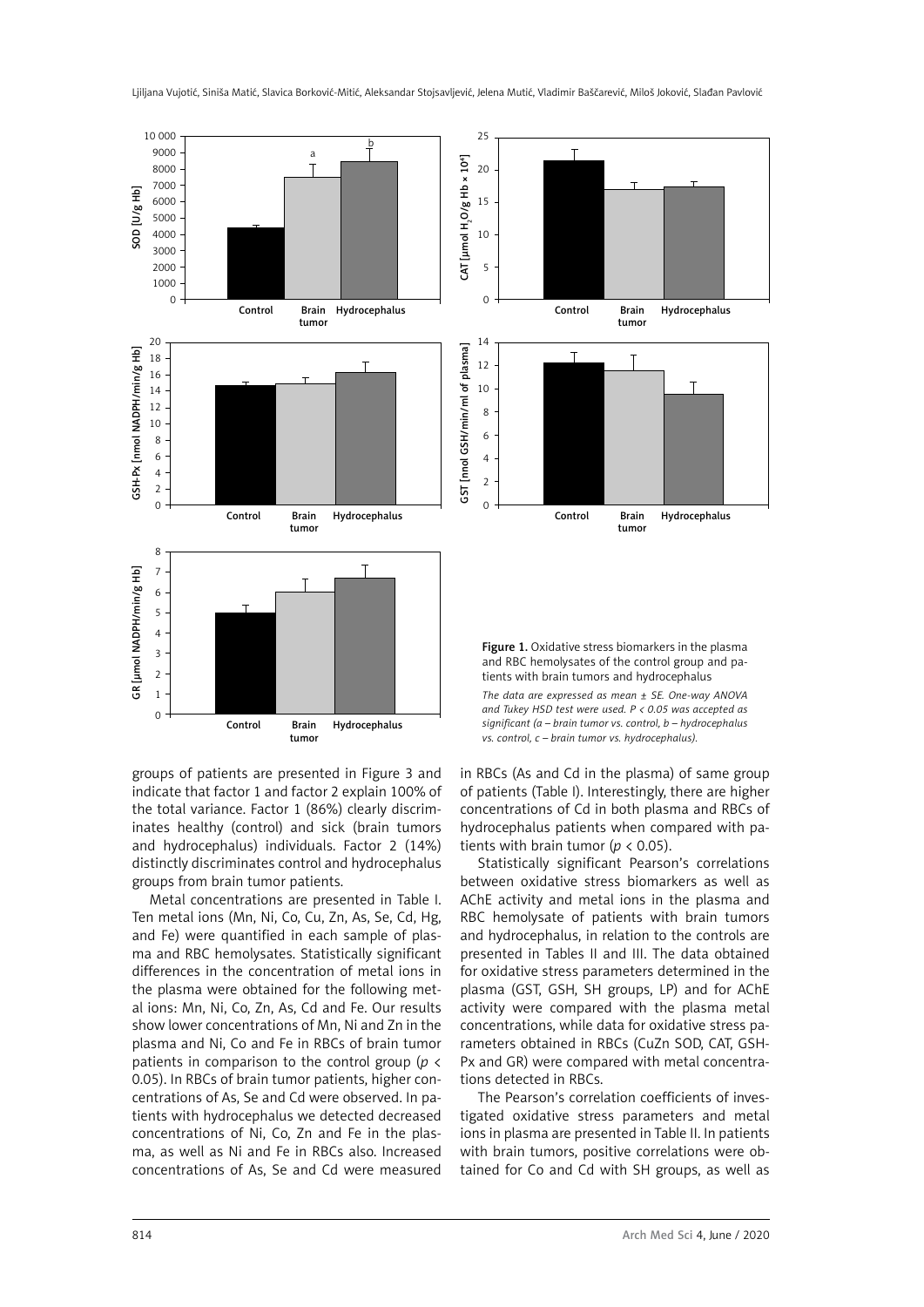Association between oxidative stress biomarkers and concentrations of some metal ions in the blood of patients with brain tumors and hydrocephalus



Figure 2. Oxidative stress biomarkers in the plasma and RBC hemolysates of the control group and patients with brain tumors and hydrocephalus

*The data are expressed as mean ± SE. One-way ANOVA and Tukey HSD test were used. P < 0.05 was accepted as significant.* 

for Hg and AChE activity. There are some positive correlations in the plasma of patients with hydrocephalus: Mn and Fe with GST, as well as Co and Zn with SH groups. Only one negative correlation was obtained for Co and AChE activity.

The obtained correlation coefficients of investigated parameters and metal ions in RBCs are presented in Table III. In patients with brain tumors, GSH-Px also correlated with Cu and Se. In the same group of patients, negative correlations were obtained between CuZn SOD and Hg, as well as between CAT and Cu and Se. In patients with hydrocephalus, SOD correlated positively with Se, and negatively with Ni, Cu, Cd and Hg.

# Discussion

The complex series of cellular and molecular changes that occur through the development of cancer can be mediated by a diversity of endogenous and environmental stimuli. The human brain is especially vulnerable to free radical attack because of its high oxygen consumption and high concentrations of easily oxidizable polyunsaturated fatty acids. In addition, the brain's antioxidant capacity is lower compared with other organs, and thus the brain may be more susceptible to oxidative damage [22].

Increased oxidative stress was considered to have some role in the pathogenesis of various diseases [23]. Cancer in its complex pathology can



Figure 3. Principal component analysis (PCA) of all investigated oxidative stress biomarkers of each investigated group of individuals (Control, Brain tumor and Hydrocephalus) on the factor plane *Projection of the cases on the factor-plane (1 × 2). Cases with sum of cosine square* ≥ *0.00.*

be considered both a cause and a consequence of oxidative stress. Moreover, carcinogenic activities of substances that act as tumor promoters are associated with weakening of the cellular antioxidant defense system and decrease in some of its constituents [24]. The best solution in the process of brain tumor diagnosis could be readily available biomarkers that should be useful in the monitoring of the disease course, differential diagnosis and planning surgical intervention [25].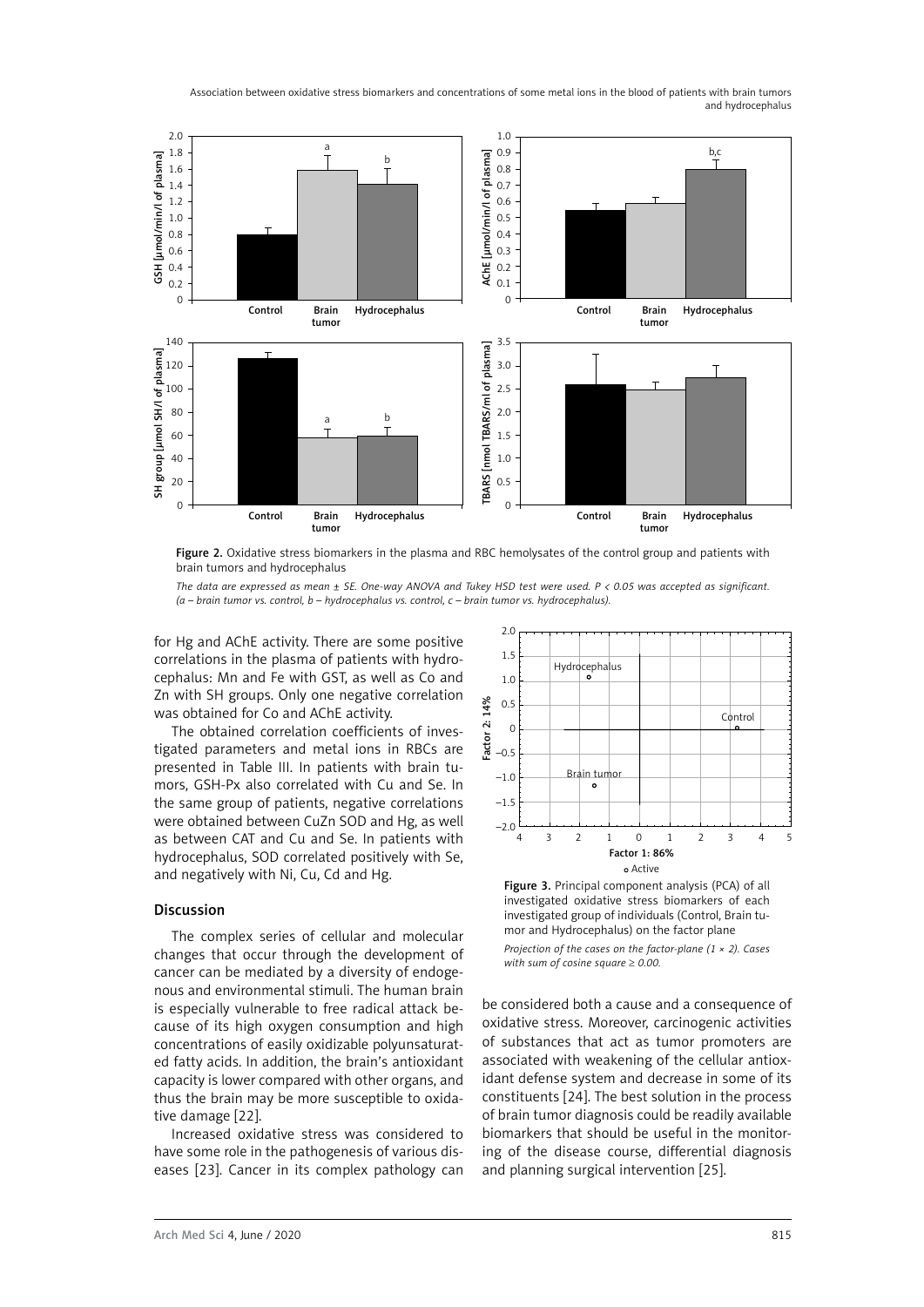| Parameter      |             | Control         | <b>Brain tumor</b>           | Hydrocephalus              |
|----------------|-------------|-----------------|------------------------------|----------------------------|
| Mn [ng/g]      | Plasma      | $7.14 \pm 6.45$ | $3.55 \pm 2.36^a$            | $5.64 \pm 4.54$            |
|                | <b>RBCs</b> | $3.86 \pm 2.83$ | $4.48 + 4.07$                | $4.74 \pm 4.64$            |
| Ni [ng/g]      | Plasma      | $6.75 \pm 2.35$ | 4.44 $\pm$ 2.56 <sup>a</sup> | 4.53 ± 2.87 <sup>b</sup>   |
|                | <b>RBCs</b> | $3.12 \pm 1.02$ | $1.73 \pm 1.27$ <sup>a</sup> | $1.59 \pm 1.32^b$          |
| Co[ng/g]       | Plasma      | $0.80 + 0.56$   | $0.58 + 0.53$                | $0.42 \pm 0.55^{\text{b}}$ |
|                | <b>RBCs</b> | $0.31 \pm 0.27$ | $0.20 \pm 0.47$ <sup>a</sup> | $0.32 + 0.54$              |
| Cu [µg/g]      | Plasma      | $1.22 \pm 0.38$ | $1.15 \pm 0.27$              | $1.08 + 0.24$              |
|                | <b>RBCs</b> | $0.10 \pm 0.02$ | $0.10 \pm 0.04$              | $0.09 \pm 0.02$            |
| $Zn$ [µg/g]    | Plasma      | $0.63 \pm 0.13$ | $0.49 \pm 0.18$ <sup>a</sup> | $0.57 \pm 0.17^b$          |
|                | <b>RBCs</b> | $1.35 \pm 0.45$ | $1.50 + 0.55$                | $1.42 \pm 0.28$            |
| As $[ng/g]$    | Plasma      | $1.54 \pm 0.58$ | $1.77 \pm 0.55$              | $1.91 \pm 0.79^{\text{b}}$ |
|                | <b>RBCs</b> | $0.05 \pm 0.03$ | $0.26 \pm 0.23$ <sup>a</sup> | $0.21 \pm 0.19^b$          |
| Se [ng/g]      | Plasma      | 83.17 ± 21.59   | 74.18 ±24.76                 | 73.86 ±20.89               |
|                | <b>RBCs</b> | $9.01 \pm 5.19$ | 15.09 ±9.53 <sup>a</sup>     | 14.24 ±6.65 <sup>b</sup>   |
| Cd [ng/g]      | Plasma      | $0.01 \pm 0.00$ | $0.02 \pm 0.02$              | $0.05 \pm 0.02$ bc         |
|                | <b>RBCs</b> | $0.01 \pm 0.00$ | $0.10 \pm 0.27$ <sup>a</sup> | $0.21 \pm 0.18$ bc         |
| Hg[ng/g]       | Plasma      | $0.31 \pm 0.27$ | $0.42 \pm 0.26$              | $0.45 \pm 0.27$            |
|                | <b>RBCs</b> | $0.37 + 0.30$   | $0.47 + 0.34$                | $0.46 \pm 0.28$            |
| Fe $[\mu g/g]$ | Plasma      | $1.33 \pm 0.41$ | $1.86 \pm 0.97$              | $1.83 \pm 0.85^{\text{b}}$ |
|                | <b>RBCs</b> | 196.84 ±29.93   | 149.02 ±36.91 <sup>a</sup>   | 140.04 ±27.76 <sup>b</sup> |

Table I. Concentrations of selected metal ions (ng/g and µg/g) in the plasma and RBCs of the control group and patients with brain tumors and hydrocephalus

The data are expressed as mean ± SD. P < 0.05 was accepted as significant (<sup>a</sup>brain tumor vs. control, <sup>b</sup>hydrocephalus vs. control, <sup>c</sup>brain *tumor vs. hydrocephalus).*

Table II. Statistically significant correlations between biomarkers of oxidative stress, AChE activity, and metal concentrations in the plasma of patients with brain tumors and hydrocephalus

Table III. Statistically significant correlations between biomarkers of oxidative stress, AChE activity, and metal concentrations in RBCs of patients with brain tumors and hydrocephalus

| Investigated<br>parameter | Metal<br>ion | <b>Brain tumor</b><br>r | Hydroceph-<br>alus<br>r |
|---------------------------|--------------|-------------------------|-------------------------|
| GST                       | Mn           |                         | 0.46                    |
| GST                       | Co           |                         |                         |
| GST                       | Cu           |                         |                         |
| <b>GST</b>                | Zn           |                         |                         |
| GST                       | As           |                         |                         |
| GST                       | Se           |                         |                         |
| GST                       | Cd           |                         |                         |
| GST                       | Fe           |                         | 0.63                    |
| SH                        | Co           | 0.47                    | 0.79                    |
| <b>SH</b>                 | Zn           |                         | 0.62                    |
| <b>SH</b>                 | Se           |                         |                         |
| SH                        | Cd           | 0.45                    |                         |
| <b>AChE</b>               | Co           |                         | $-0.48$                 |
| AChE                      | Hg           | 0.51                    |                         |

| Investigated<br>parameter | Metal<br>ion | <b>Brain tumor</b><br>r | Hydroceph-<br>alus<br>r |
|---------------------------|--------------|-------------------------|-------------------------|
| GST                       | Mn           |                         | 0.46                    |
| GST                       | Co           |                         |                         |
| GST                       | Cu           |                         |                         |
| GST                       | Zn           |                         |                         |
| GST                       | As           |                         |                         |
| GST                       | Se           |                         |                         |
| GST                       | Cd           |                         |                         |
| GST                       | Fe           |                         | 0.63                    |
| <b>SH</b>                 | Co           | 0.47                    | 0.79                    |
| <b>SH</b>                 | Zn           |                         | 0.62                    |
| <b>SH</b>                 | Se           |                         |                         |
| <b>SH</b>                 | Cd           | 0.45                    |                         |
| AChE                      | Co           |                         | $-0.48$                 |
| AChE                      | Hg           | 0.51                    |                         |

*Pearson's correlation coefficients (r) with respect to single metal concentration. A minimum significance level of p < 0.05 was accepted.*

*Pearson's correlation coefficients (r) with respect to single metal concentration. A minimum significance level of p < 0.05 was accepted.*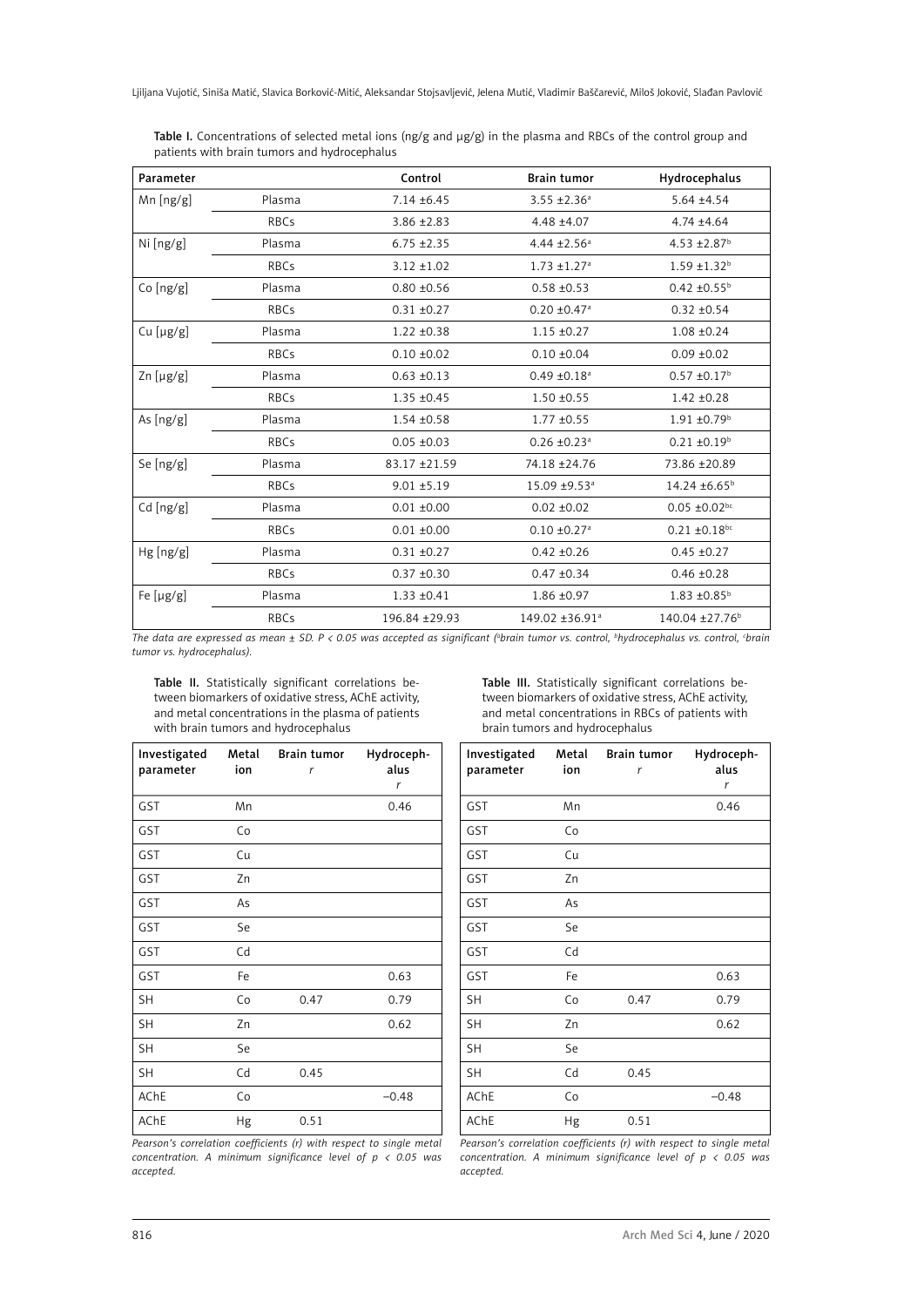In our study, RBCs' CuZn SOD activity was significantly higher in both groups of patients compared to the controls. The results of other authors show subnormal activities of SOD in tumors of the gastrointestinal tract multiple myeloma and endometrial cancer [26, 27]. A significant increase in CAT activity has been reported in various cancers such as gastric cancer [28] and carcinoma of the bladder [29]. Oxidative DNA damage in blood and other tissues was detected in various types of human carcinogenesis [30]. The GST is involved in detoxification of carcinogens and its activity increased significantly in cancer patients [31]. In smokers, the role of GST is crucial in modulating susceptibility to smoking-related lung cancer, oral cancer and chronic obstructive pulmonary disease [32]. It is also observed that GSH-Px and SOD activities decrease in the cancer patients during cancer development [33].

Kudo *et al.* found significant differences in the GSH concentration between glioblastomas and astrocytomas [34]. Radiosensitive tumors, such as multiple myeloma, germinoma and small-cell carcinoma, showed low GSH concentrations. In our study, glutathione concentration was significantly higher in brain tumor and hydrocephalus patients than in control individuals. The higher activity of CuZn SOD and concentration of GSH compared to controls could indicate higher oxidative stress in both groups of patients. The GSH system plays a very important role in the brain's defense. The GSH level was found to be significantly lower in glioblastomas compared to normal tissue and elevated only in meningioma [34]. A significant increase in all antioxidant enzyme activities and decrease in the GSH level were observed in some brain tumors [35].

Thiol-containing compounds such as SH groups are important components maintaining redox homeostasis in cells, tissues and biological fluids in an organism. Modification of membrane proteins by SH groups changes membrane permeability. Oxidative modification of SH groups in enzymes or in their coenzymes exerts an influence on enzymatic activity. Metal ions bind to SH groups, and the intracellular fate of essential and non-essential metal ions strongly depends on the level of thiol-containing molecules [36]. Another important feature of SH groups is that they serve as a marker of protein oxidation [37]. In our experiments, a significant decrease was noted in the concentration of SH groups.

In order to detect possible differences between investigated groups, we employed principal component analysis (PCA), which takes into account all the parameters examined. This analysis show clear separation between control individuals at the one hand, and patients with brain tumors and hydrocephalus on the other hand. At the same time, there is a clear separation between patients with brain tumors and hydrocephalus also.

While Fe, Cu and Co undergo redox cycling reactions, for a second group of metal ions, Hg, Cd and Ni, the primary route for realization of their toxicity is depletion of glutathione and binding to sulfhydryl groups of proteins. Arsenic (As) is thought to bind directly to critical thiols. However, other mechanisms involving formation of hydrogen peroxide under physiological conditions have also been proposed [38].

In the study of Kuo *et al.* [39], Zn, Fe and Se concentrations were found to be significantly lower in cancer patients, while Cu concentrations were found to be either elevated or significantly elevated when compared to age-matched samples of normal tissues. Transition metal ions such as Mn and Fe have been found to be present in significantly lower concentrations in some tumors. Recent studies imply a low antioxidant status and enhanced oxidative stress in cancer patients, even before chemotherapy starts.

High levels of oxidative stress result in peroxidation of membrane lipids with the generation of peroxides that can decompose to multiple mutagenic carbonyl products. Malondialdehyde (MDA) is a well-characterized lipid peroxidation end product. MDA is considered to be mutagenic and carcinogenic. The level of MDA reflects the extent of lipid peroxidation [40]. Elevated levels of lipid peroxidation products support the hypothesis that cancer cells produce a large amount of free radicals and that there exists a relationship between free radical activity and malignancy [41]. In our study, there were no statistically significant differences in lipid peroxidation between the studied groups.

In our study a significant increase in AChE activity was observed in hydrocephalus when compared to both control and brain tumor groups. The absence of ChE inhibition could be a consequence of chronic contaminant exposure and of similar concentrations of most of the investigated metal ions. The ChE family includes acetylcholinesterase (AChE) and butyrylcholinesterase (BuChE), also known as pseudocholinesterase [42]. Cholinesterases play an important role in nerve impulse transmission and are generally used as indicators of neurotoxicity [43]. There is evidence that heavy metal ions can alter ChE activities, and one of the possible mechanisms is through the ability of metal ions to cause diverse post-translational modifications of ChE proteins [44].

From the presented results, it can be concluded that brain tumor and hydrocephalus patients have increased oxidative stress in the plasma and RBCs. The results of the present study support the concept of involvement of free radicals in the development of intracranial tumors and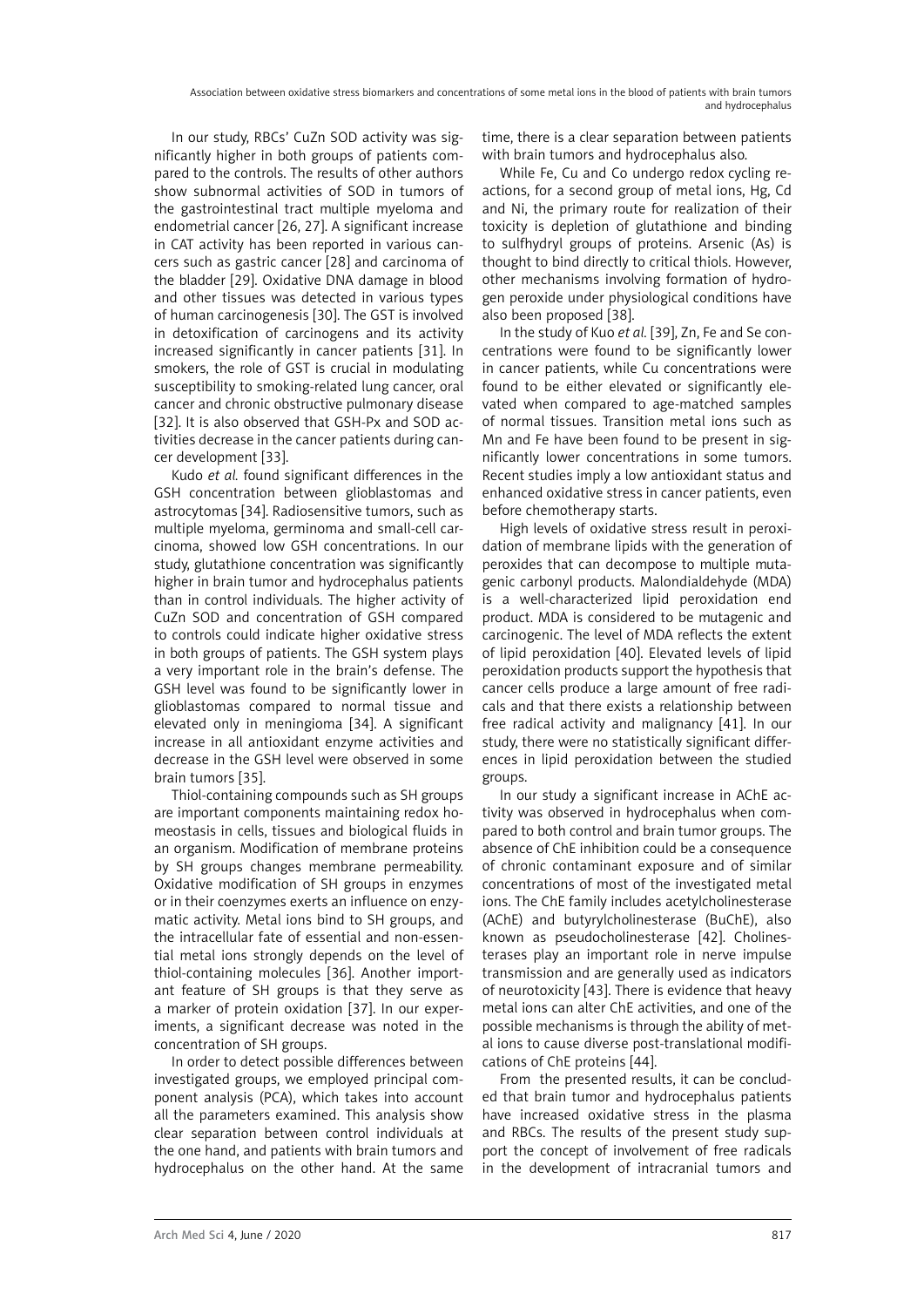hydrocephalus. Increases in the activity of CuZn SOD and GSH concentration, and decreases of CAT and GST activities, as well as concentration of SH groups, may be the major factors responsible for oxidative stress. In both groups of patients we observed decreased concentrations of Ni, Co, Zn and Fe (and Mn in brain tumor patients) and increased concentrations of As, Se and Cd in the blood. We also observed higher concentration of Cd in both plasma and RBCs of hydrocephalus patients compared to the patients with brain tumor. There is a strong correlation between some metal concentrations and certain oxidative stress biomarkers in the blood of patients, which supports our hypothesis, but the observed trend should be further investigated.

#### Acknowledgments

This study was supported by the Ministry of Education, Science and Technological Development of the Republic of Serbia, Grant Nos. 173041 and 172030.

#### Conflict of interest

The authors declare no conflict of interest.

#### References

- 1. Halliwell B, Gutteridge JMC. Free Radicals in Biology and Medicine. 4<sup>th</sup> ed. Oxford University Press Inc, New York 2007.
- 2. American Medical Association. In: The American Medical Association's/Encyclopedia of medicine. Charles B (ed.). Random House, Clayman 1989; 396-752.
- 3. Westbrook GL, Mayer ML. Micromolar concentrations of Zn antagonize NMDA and GABA response of hippocampal neurons. Nature 1987; 328: 640-43.
- 4. Takeda A. Zinc homeostasis and functions of zinc in the brain. Biometals 2001; 14: 343-51.
- 5. Margaill I, Plotkine M, Lerouet D. Antioxidant strategies in the treatment of stroke. [Free Radic Biol Med](https://www.journals.elsevier.com/free-radical-biology-and-medicine/) 2005; 39: 429-43.
- 6. Socci DJ, Bjugstad KB, Jones HC, Pattisapu JV, Arendash GW. Evidence that oxidative stress is associated with the pathophysiology of inherited hydrocephalus in the H-Tx rat model. [Exp Neurol 1999;](https://www.sciencedirect.com/science/journal/00144886) [155:](https://www.sciencedirect.com/science/journal/00144886/155/1) 109-17.
- 7. Nuss JI, McCarl RL, Mulay IL, Mulay LN. Copper and free radical accumulation in liver of calves with inherited hydrocephalus. Am J Vet Res 1967; 28: 1909-13.
- 8. Louis DN, Ohgaki H, Wiestler OD, Cavenee WK. WHO Classification of Tumours of the Central Nervous System. 4<sup>th</sup> edn. IARC, Lyon 2007.
- 9. Fazio F, Cecchini S, Faggio C, Caputo AR, Piccione G. Stability of oxidative stress biomarkers in flathead mullet, Mugil cephalus, serum during short-term storage. [Ecol](https://www.sciencedirect.com/science/journal/1470160X)  [Indic 2014;](https://www.sciencedirect.com/science/journal/1470160X) 46: 188-92.
- 10. Habig WH, Pabst MJ, Jakoby WB. Glutathione S-transferases. The first enzymatic step in mercapturic acid formation. J Biol Chem 1974; 249: 7130-9.
- 11. Griffith OW. Determination of glutathione and glutathione disulfide using glutathione reductase and 2-vinylpyridine. [Anal Biochem](https://www.sciencedirect.com/science/journal/00032697) 1980; 106: 207-12.
- 12. Ellman GL. Tissue sulfhydryl groups. [Arch Biochem Bio](https://www.sciencedirect.com/science/journal/00039861)[phys](https://www.sciencedirect.com/science/journal/00039861) 1959; 82: 70-7.
- 13. Ellman GL, Courtney KD, Andres VJR, Featherstone RM. A new and rapid colorimetric determination of acetylcholinesterase activity. [Biochem Pharmacol](https://www.sciencedirect.com/science/journal/00062952) 1961; 7: 88-95.
- 14. Ohkawa H, Okishi N, Yogi K. Assay for lipid peroxides in animal tissues by thiobarbituric acid reaction. Anal Biochem 1979; 95: 351-8.
- 15. Drabkin D, Austin H. Spectrophotometric studies preparations from washed blood cells. J Biol Chem 1935; 112: 51-65.
- 16. Tsuchihashi M. Zür Kenntnis der Blut katalase. Biochem Z 1923; 140: 65-74.
- 17. Misra HP, Fridovich I. The role of superoxide anion in the autoxidation of epinephrine and a simple assay for superoxide dismutase. J Biol Chem 1972; 247: 3170-5.
- 18. Beutler E. Catalase. In: Red Cell Metabolism, a Manual of Biochemical Methods. Beutler E (ed.). Grune and Stratton Inc, New York 1982; 105-6.
- 19. McCord JM, Fridovich I. Superoxide dismutase. An enzymic function for erythrocuprein (hemocuprein). J Biol Chem 1969; 244: 6049-55.
- 20. Maral J, Puget K, Michelson AM. Comparative study of superoxide dismutase, catalase and glutathione peroxidase levels in erythrocytes of different animals. [Bio](https://www.sciencedirect.com/science/journal/0006291X)[chem Biophys Res Commun 1977;](https://www.sciencedirect.com/science/journal/0006291X) 77: 1525-35.
- 21. Glatzle D, Vuilleumier JP, Weber F, Decker K. Glutathione reductase test with whole blood, a convenient procedure for the assessment of the riboflavin status in humans. Experientia 1974; 30: 665-7.
- 22. Kelly PJ, Morrow JD, Ning M, et al. Oxidative stress and matrix metalloproteinase-9 in acute ischemic stroke: the biomarker evaluation for antioxidant therapies in stroke (BEAT-stroke) study. Stroke 2008; 39: 100-4.
- 23. Arkadiusz Z, Stepniak J, Wojciechowska-Durczynska K, Krawczyk-Rusiecka K, Lewinski A, Karbownik-Lewinska M. Relationship between urine lipid peroxidation, anthropometric parameters and parameters associated with goitre formation in school-age children. Arch Med Sci 2018; 14: 30-7.
- 24. Esterbauer H, Schaur RJ, Zollner H. Chemistry and biochemistry of 4-hydroxynonenal, malonaldehyde and related aldehydes. [Free Radic Biol Med](https://www.sciencedirect.com/science/journal/08915849) [1991;](https://www.sciencedirect.com/science/journal/08915849/11/1) 11: 81-128.
- 25. Jelski W, Laniewska-Dunaj M, Orywal K, Kochanowicz J, Rutkowski R, Szmitkowski M. The diagnostic value of alcohol dehydrogenase (ADH) isoenzymes and aldehyde dehydrogenase (ALDH) measurement in the sera of patients with brain tumor. Arch Med Sci 2017; 13: 346-52.
- 26. Chevaris S, Andial T, Benke K, Strenger A. Free radical reactions and cancer. [Voprosy Meditsin Khim](https://www.ncbi.nlm.nih.gov/labs/journals/vopr-med-khim/) 1992; 38: 4-5.
- 27. Zima T, Spi C, Ka I, Stipek S. Lipid peroxidation and activity of antioxidative enzymes in patients with multiple myeloma. [Casopis Lekaru Ceskych](http://europepmc.org/search?query=JOURNAL:%22Cas+Lek+Cesk%22&page=1) 1996; 135: 14-7.
- 28. Beno I, Volkovov AK, Staruchov AM. Gastric mucosal antioxidant activity in patients at increased risk of gastric cancer. Neoplasma 1993; 40: 315-9.
- 29. Singh SV, Xu BH, Tkalcevic GT, Gupta V, Roberts B, Quiz P. Glutathione-linked detoxification pathway in normal and malignant human bladder tissue. [Cancer Lett](https://www.sciencedirect.com/science/journal/03043835) 1994; [77:](file:///D:/Prace/AMS%20manuscript%20accepted/tekst/2019/../../Korisnik/Desktop/vujotic kuca Journal of toxicology and environmental health, Part A/ 77 (1) 15-24.
- 30. Yano T, Shoji F, Baba H, et al. Significance of the urinary 8-OHdG level as an oxidative stress marker in lung cancer patients. Lung Canc 2009; [63:](file:///D:/Prace/AMS%20manuscript%20accepted/tekst/2019/../../Korisnik/Desktop/vujotic kuca Journal of toxicology and environmental health, Part A/ 63(1) 111-4.
- 31. Beevi SS, Rasheed MH, Geetha A. Evidence of oxidative and nitrosative stress in patients with squamous cell carcinoma. Clin Chim Acta 2007; 375: 119-23.
- 32. Yanbaeva DG, Wouters EF, Dentener MA, Spruit MA, Reynaert NL. Association of glutathione-S-transferase ome-